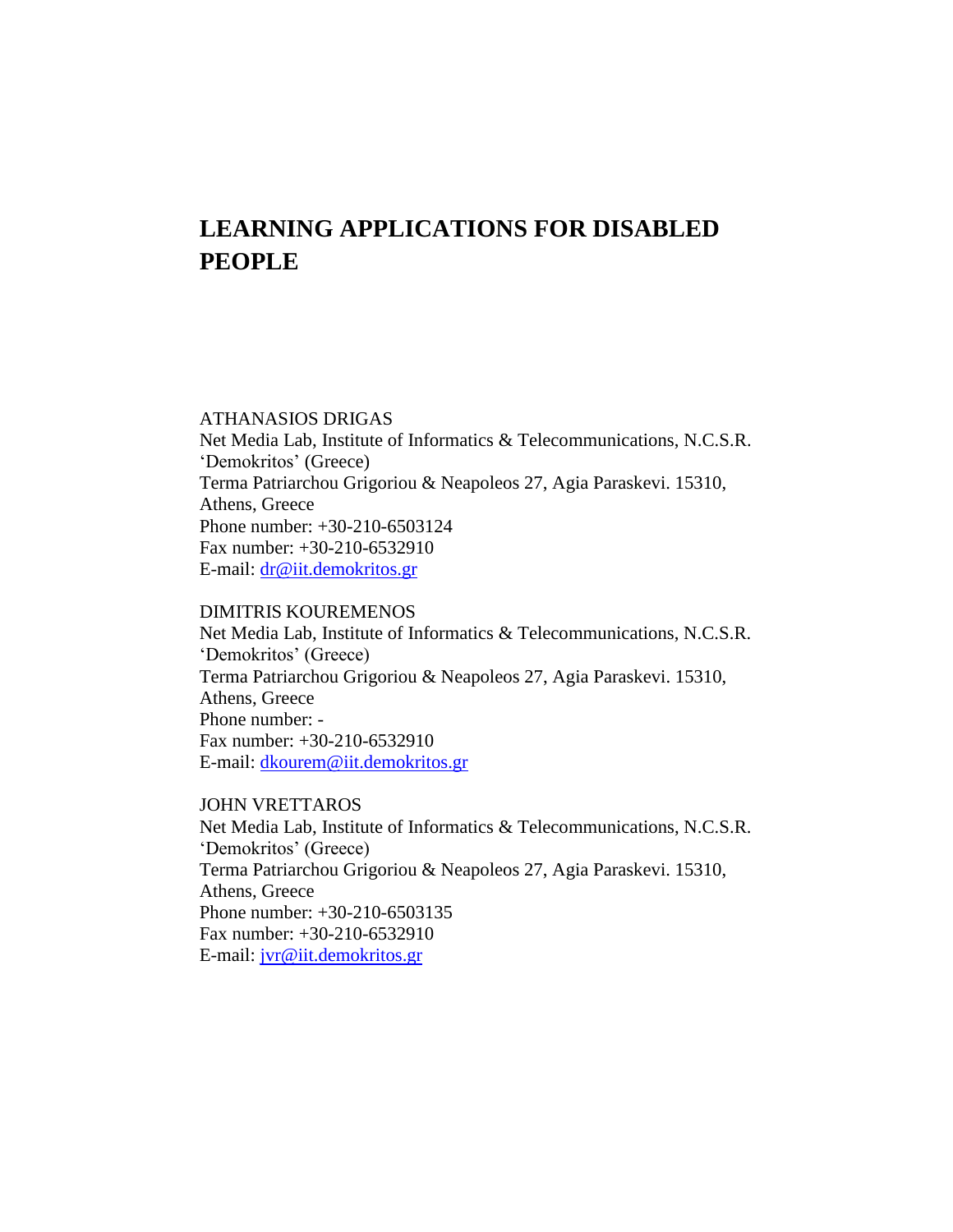## **LEARNING APPLICATIONS FOR DISABLED PEOPLE**

#### *Abstract*

*This chapter presents e-learning practices and applications, which target people with visual and hearing disabilities. The first part discusses an elearning application, which targets visually impaired people while the second part presents an e-learning application for the teaching of the English language to deaf and hearing impaired people. The final part presents a study about the relationship of the deaf and hearing impaired with new technologies in Greece. The chapter stresses the importance of the thorough exploitation of ICTs together with e-learning technologies towards the effective improvement of educative methods for this target group. The objectives of this chapter are to support the distance and lifelong education and training of the target group, to guarantee their equal access to information, knowledge, education and employment and finally, to minimize the digital divide through the use of assistive technologies and contemporary, easily navigable and user-friendly e-learning environments.*

#### **Keywords**

**E-learning E-inclusion Equality of access Distance learning Digital divide Accessibility Assistive technology Multimedia Information and Communication Technologies (ICTs) Visual & hearing impairment Sign language Video conference Universal Access Web content**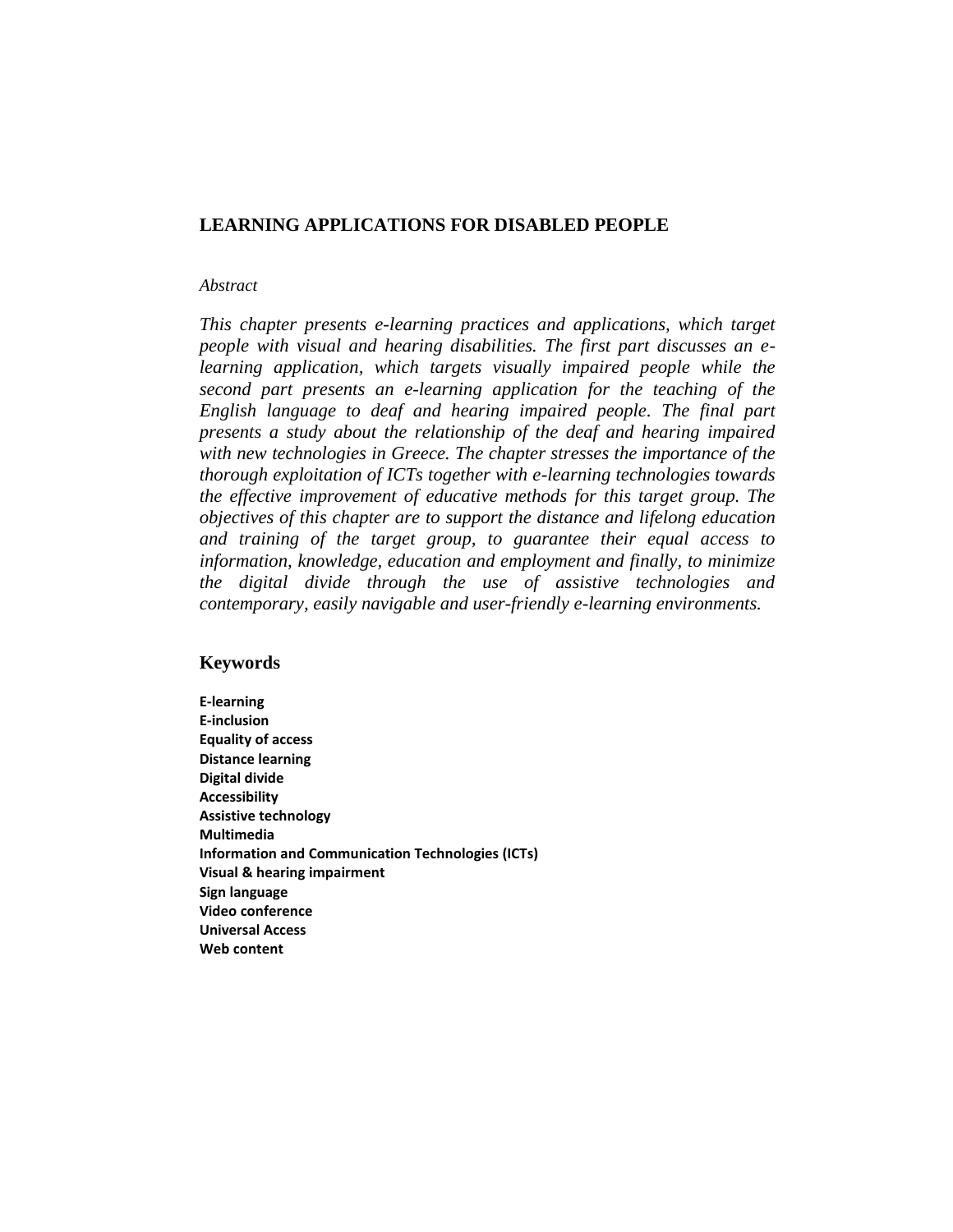## **E-LEARNING PRACTICES FOR VISUALLY IMPAIRED PEOPLE**

Promoting equality of access to Web content for disabled individuals is a primary goal of web designers nowadays. Keeping in mind that access to information and education is the most undeniable right of all people, it becomes clear that the adjustment of ICT services and the Internet content to the needs of disabled people and special target groups in general, especially in education issues is essential (Drigas, Vrettaros, Stavrou & Kouremenos, 2004; Twining, 2007).

Very thorough international activity has been taking place, concerning the adjustment of the Internet to the special needs of the disabled people, through the use of special technological applications in the already existing communication mediums, with very important results. A large number of organizations and companies have been active in the area of preserving the rights of disabled people and have come up with gadgets that adjust the existing technological mediums to their needs. Web content can be available to all users and information can be found faster regardless of the user agent that is being used and regardless of their disability (Colace, DeSanto & Vento, 2003; Graf & List, 2005; King, 2003).

A significant number of methods contribute to the improvement of web content accessibility by various target groups of people such as people who have reading difficulties, people with cognitive and learning disabilities as well as hearing impaired people and people with mobility problems. Some of these methods include icons and videos depicting a person translating the text into the Sign language, enhancing internet access, multi web internet browsers, media access generators, sensus internet browsers, ΤΤΥ-text phones, hearing aids, image phones for the deaf, special keyboards, joysticks, mouthsticks and sensors for those with mobility disabilities. All the aforementioned supportive technological equipment (assistive technology) stems from the continuous effort to familiarize the disabled in general, with the ICTs in order for them to become equal members of the information society (Angehrn & Balakrishnan, 2004; Phipps, Sutherland & Seale, 2002; Pilling, Barrett & Floyd, 2004).

In visually impaired individuals' cases, there are numerous ways to tackle their disability. The most important ones are the auditory description of visual-multimedia information, which benefits the blind individuals, whereas for those individuals with sight disabilities there is the solution of the graphics enlargement with the use of special software.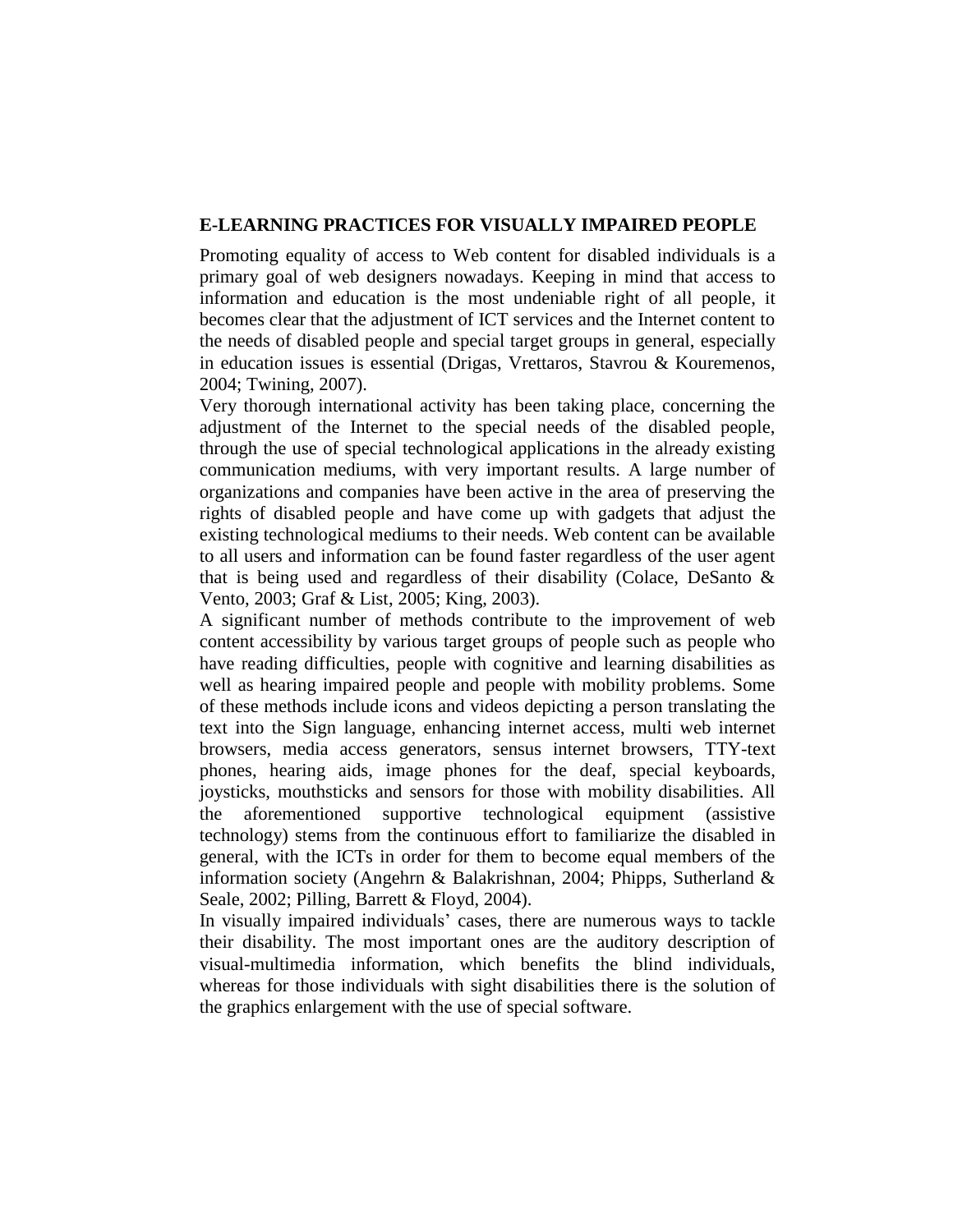This section presents an e-learning environment that was developed and designed for the informing and education of blind and visually impaired individuals and their trainers (Geoffrey, Aimeur & Gillet, 2002; Humar, Pusticek & Bester, 2003). This e-learning environment provides the following possibilities to the people that it targets. Firstly, it incorporates technologies that cover the communicative needs and handicaps of the visually impaired. Moreover, it provides the opportunity to the users to make use of their alternative sensory routes such as hearing and touch for easier navigation and finally, it provides them with the opportunity to access web content that will initially inform them and in the long run ensure their equal access to information, knowledge, education and employment. The lifelong training-education of the trainer was considered a very crucial part of the project as it indirectly upgrades the education quality of the visually impaired.

Such supportive environments are mainly based on the principle of the knowledge and understanding of the handicaps of the visually impaired from a psychological point of view. It is essential to take this information into account in order to be able not only to smooth these handicaps, but also to enhance their other skills and finally, cover in full both their special personal as well as their communicative needs (Drigas & Koukianakis, 2004; Drigas, Koukianakis & Papagerasimou, 2006).

#### **System units presentation**

In psychology studies it is stated that individuals with visual impairments have their other senses (such as touch and hearing) upgraded, which in a way replace and fill in for the lack of or low eyesight. Unfortunately though, the use of one of the aforementioned senses alone is not adequate enough. It is essential that the visually impaired use a combination of their alternative sensory routes for better results. Hence, it becomes obvious that the elearning environment must provide such possibilities to the user. There were three main system units that were taken into account when designing this informative and educational e-system. The e-learning environment interface, the database structure and finally, the special tools that needed to be embedded in the system in order to achieve the main aim: the equality of access and the easy navigation of the visually impaired to web content.

The discussed e-learning environment interface, contains technological and general information regarding the blind and the visually impaired and it is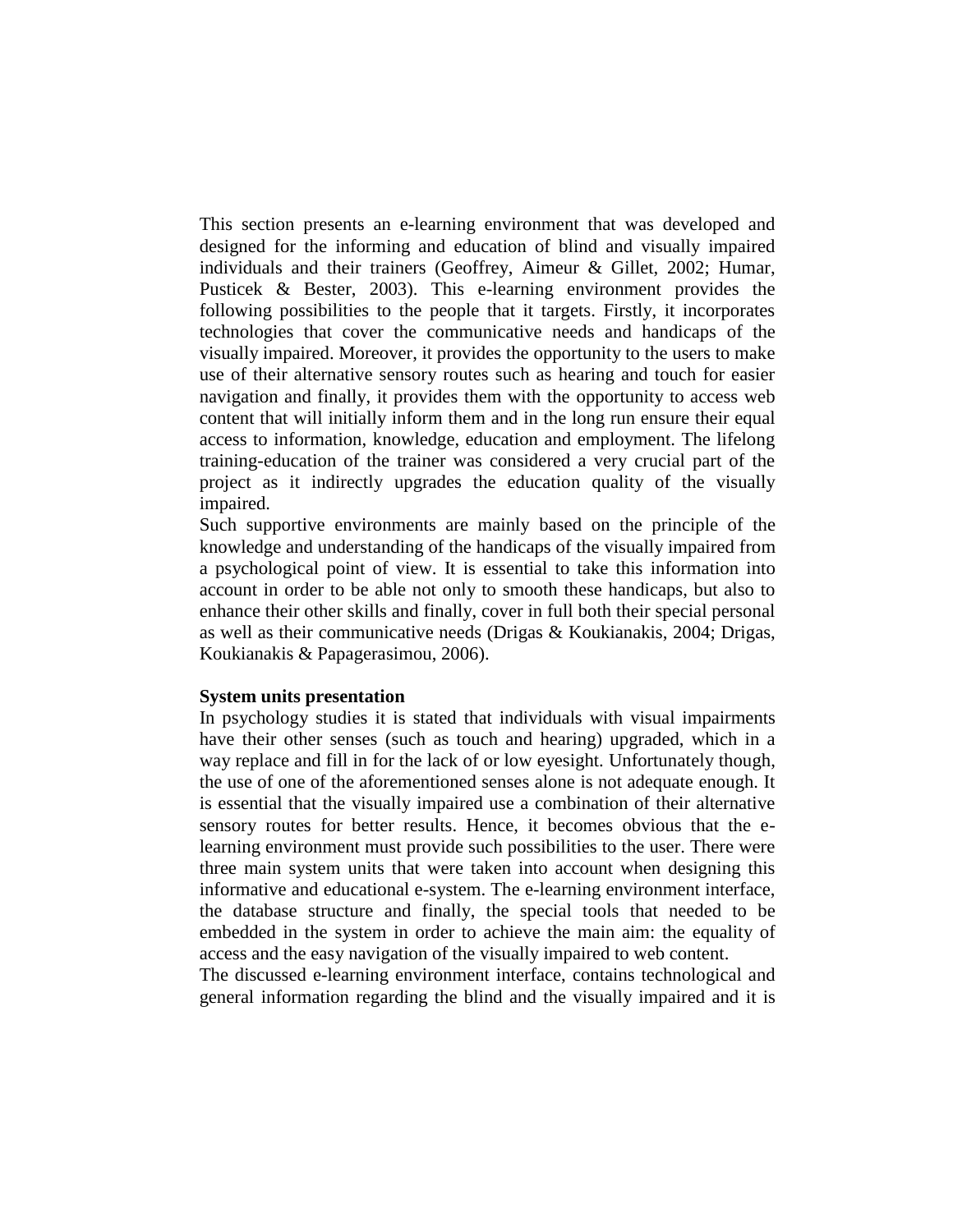based on the multiple access interfaces, fulfilling the basic principles of "design for all" and "universal access".

Particular emphasis was given to the special access interfaces, which include audio navigation and the possibility of enlarging the text, in order to make the e-learning environment user friendly and easily navigable. The main aim was to ease the integration of the visually impaired to the ICTs and hence, to information, knowledge, education and employment. In addition, another important factor that was taken into account was the distance education of the disabilities specialists-trainers, as the upgrade of the specialists" knowledge has indirect effect on the upgrade of the training and education of the visually impaired.

Moreover, a database was created to be used by the trainers of the visually impaired, aiming at the scientific evaluation of the quality of the services that are provided to these people. This database constitutes a source of information as well as a database for the trainers of a disability centre, to which they can refer for the history and the progress of the special education of the visually impaired. More particularly, all the information that regards visually impaired people is inserted into the database. In addition, the therapeutic and educational work of the employees of the centre is inserted into the database together with the corresponding profile of the served population. The aim of this database was to upgrade the trainers" work in favour of the visually impaired.

Furthermore, special tools (assistive technology) were embedded in the system to support and assist the Internet access and navigation the visually impaired. Since visual access interfaces are of no use to blind people and are problematic for those with visual impairments, the need to create other special access interfaces arose, which would support the information flow through alternative sensory routes such as hearing and touch.

Regarding visually impaired people, common software-based assistive technology includes screen readers, which is a software program that reads the content of the screen aloud to a blind user. Screen readers can usually only read text that is printed, not painted, to the screen. Moreover, screen magnifiers are used, which is a software program that magnifies a portion of the screen, so that it can be more easily viewed by individuals with low vision and finally, speech synthesizers and voice/audio input software that operate in conjunction with graphical desktop browsers. Hardware assistive technology includes alternative keyboards, pointing devices and finally,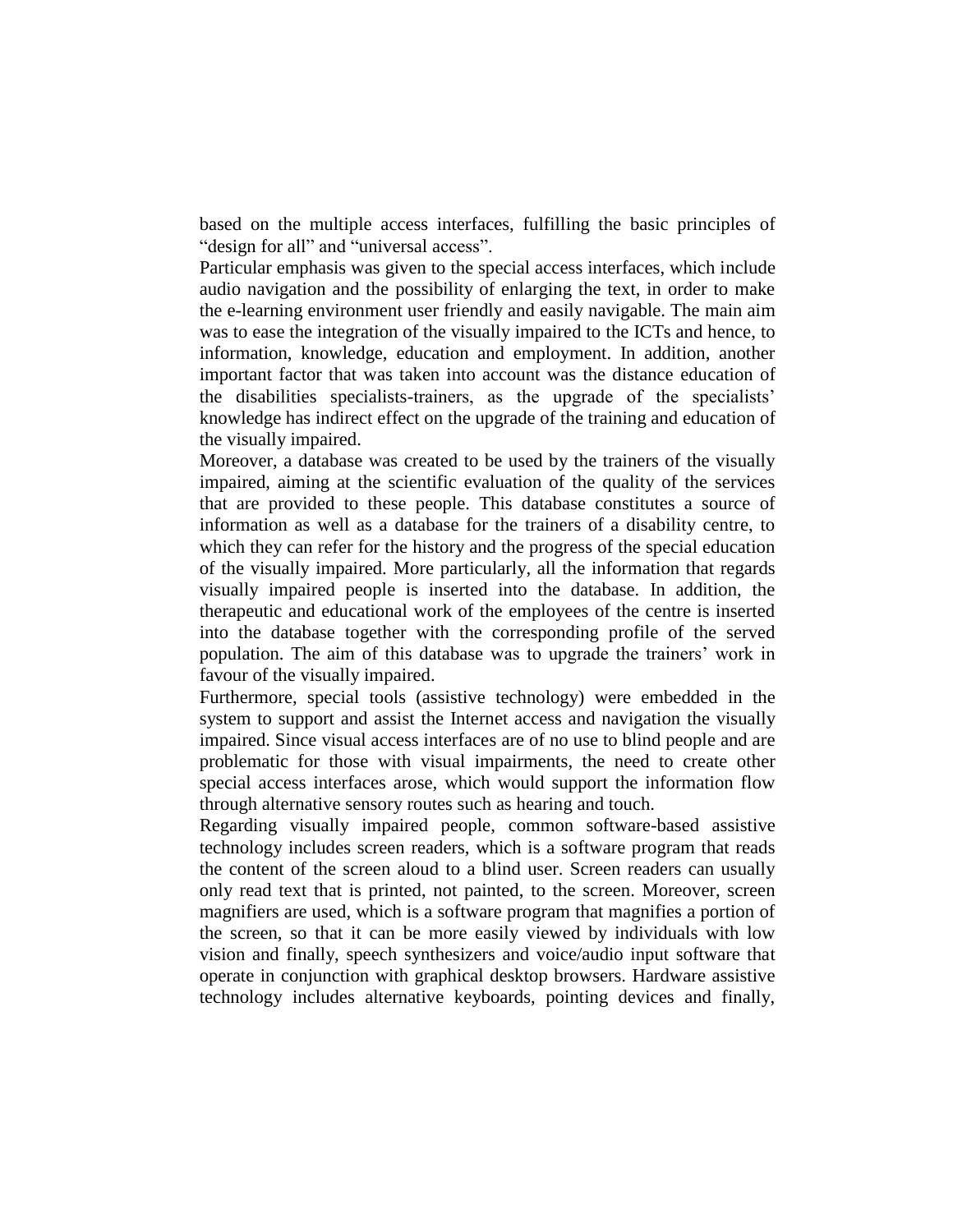Braille displays, which achieve the display of a large percentage of what is displayed on the screen.

In particular, Real Audio was used for the generation of audio messages, while for the incorporation of these messages within a web page, a special Real Player plug-in was used. In addition, the Macromedia Flash 5 Player is responsible for the enlargement of the graphics, while finally, JavaScript was used for the activation of certain keys on the keyboard that support and ease the navigation of the visually impaired user.

#### **Navigation techniques presentation**

In this section the e-learning environment is presented as well as its special access interfaces and its various navigation techniques and services. The elearning environments' entrance page guides the user as to the special tools that the user will need in order to use the environments" services. These are the Macromedia Flash Player and the Real Player. After this, the user enters the main interface of the environment.

Once the user has entered the main interface, an audio message can be heard and a moving image can be seen. This confirms the correct installation of the essential Macromedia Flash Player and Real Player tools. The main interface includes the e-learning environments' four navigation techniques. By choosing one of the four navigation techniques, namely, Audio based Navigation, Graphics based Navigation, Braille Terminal or Screen Reader Navigation and Common Citizens Navigation the corresponding interface will appear. For the visually impaired individual there is an audio message that welcomes and instigates the user to press one of the 1,2,3,4 keys in order to be navigated to one of the four aforementioned interfaces.

#### Audio based navigation

The visually impaired are navigated through audio messages (Real Audio) to audio information only. This means that the installation of the Real Player tool is essential for the navigation of the visually impaired user. The navigation through the pages is realized by pressing the keys according to the instigation of the corresponding audio message. The keys that are used are "enter" to return to the main interface, "space" for returning to previous pages and the numerical ones "1-9" for the navigation through the pages. Once the interface is loaded, an audio welcome and navigation message is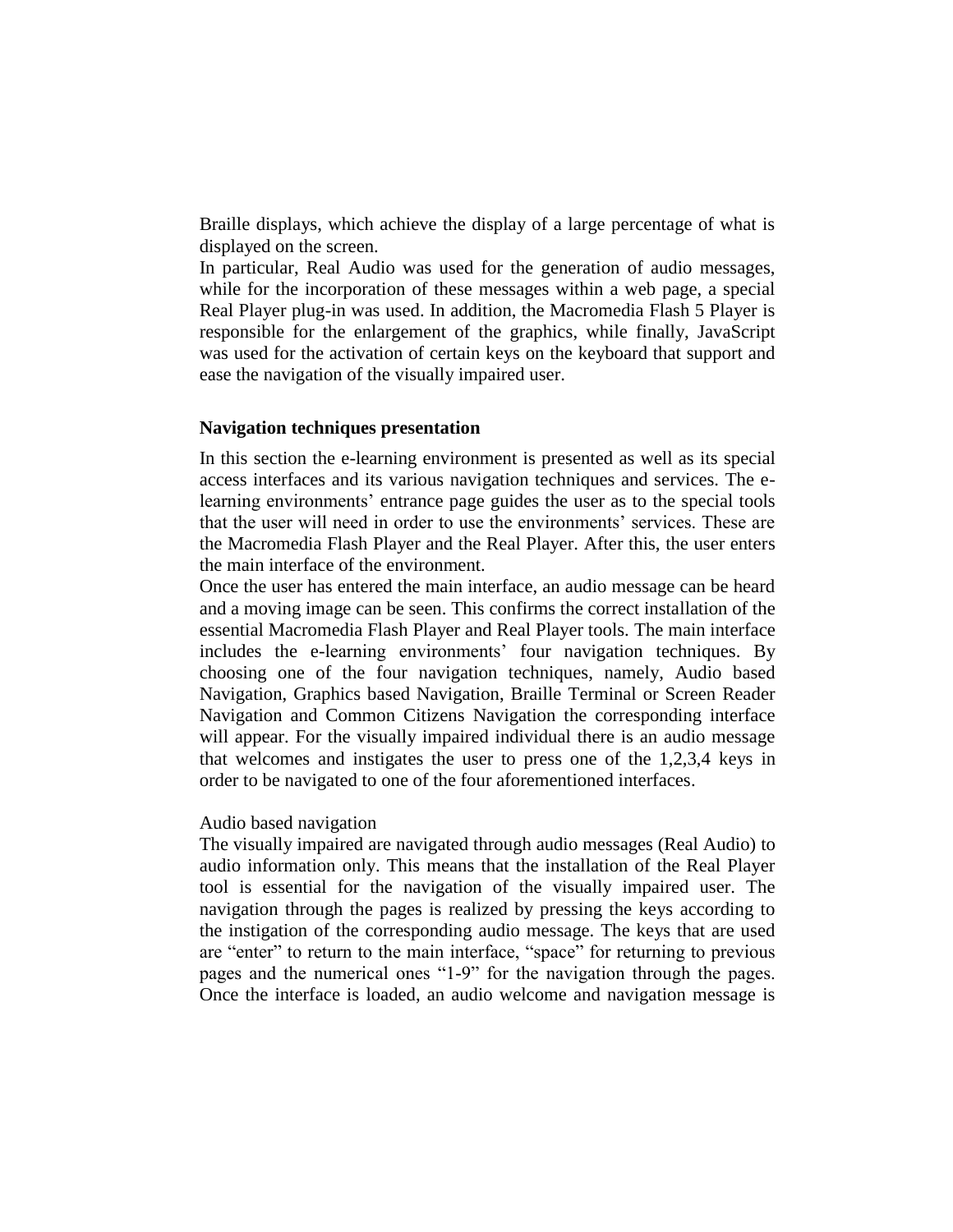heard. The activation of the keys was realized with JavaScript, while the audio navigation was realized with the generation of real audio messages and their incorporation in a page through the special Real Player plug-in. The thematic units are exactly the same as the ones in the common citizens interface, except for the multimedia ones (video, video on demand and video conference) for the obvious reason that they cannot be used by the visually impaired. The only multimedia unit that is present here is the audio books.

## Graphics based navigation

The structure of this interface is exactly the same as in the common interface, except that through the installation of a special Flash Player plugin, the user may enlarge both the graphics and the text. The enlargement process, which is given sonically by navigating the user to the corresponding interface, is realized by right clicking the mouse and choosing zoom in. This interface"s possibility is due to the special design of the web pages using the Macromedia Flash 5 tool.

## Braille terminal or screen reader

The information that the user finds in this interface is the same as the information provided in the Common and Graphic Enlargement Interfaces, the difference lying in the fact that it is presented in plain text format with a large font in order to be able to easily use either a Braille Keyboard or a Screen Reader. This is because the graphics impede the use of the aforementioned tools and hence, it is essential to have a simple environment. In addition, this interface contains all the information of the Common Interface and has been designed in such a way, in order to collaborate with a Hellenic Screen Reader and a Braille Terminal, which serve the educational needs of the visually impaired by accessing the network environment.

## Common citizens navigation

In this interface, the non-disabled interested users may navigate through the information of the e-learning environment through columns of links as happens in a normal web portal. In particular, this interface is mainly addressed to the trainers as well as the family members of the visually impaired users.

This page consists of four units namely, Technology, Information, Organizations and Multimedia. The unit "Technology" contains information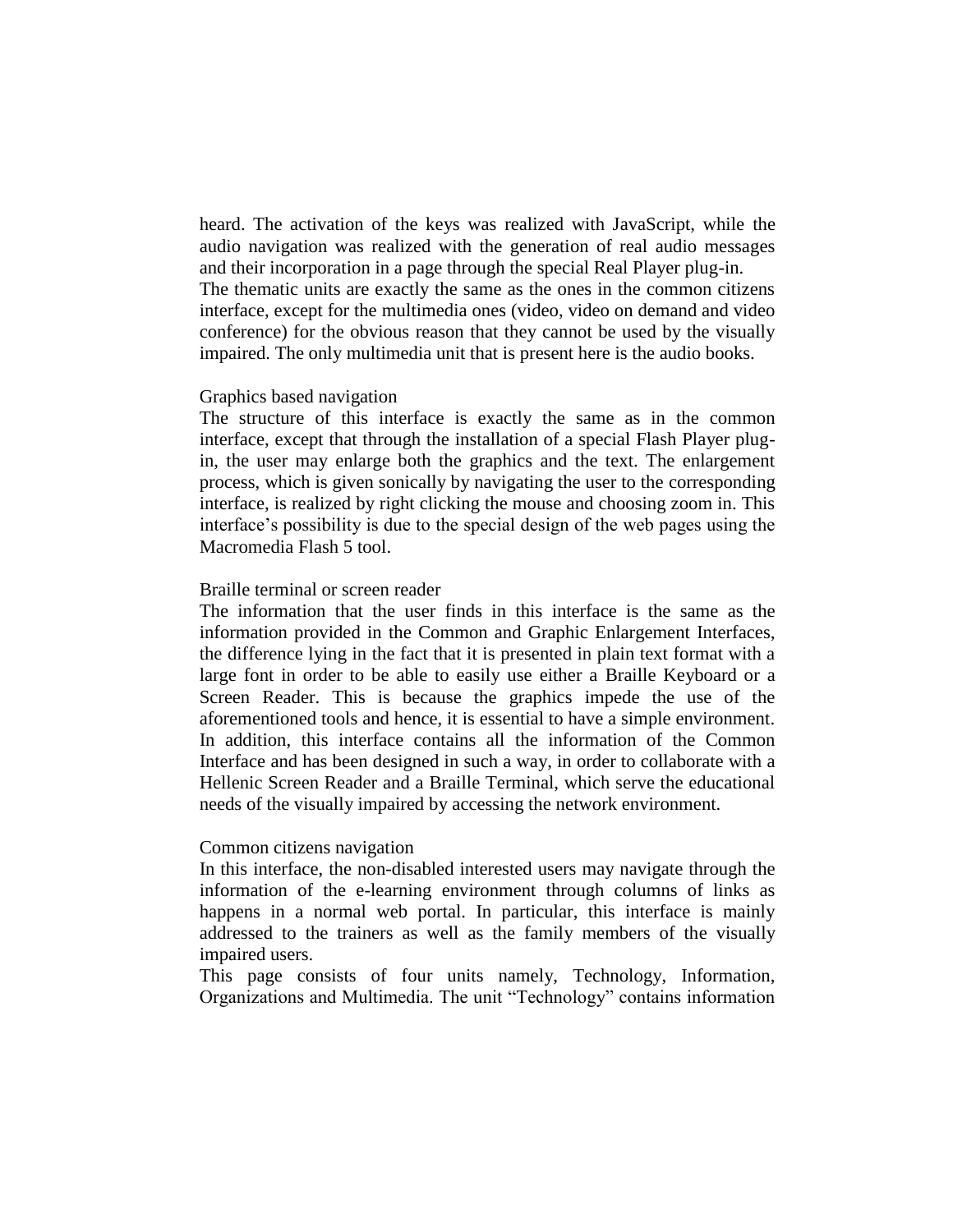about technological supportive tools for people with visual and mobility impairments such as Braille terminals, and screen readers.

The unit "Information" contains useful information such as books about disabled people according to the disability, magazines and links to Hellenic libraries where these magazines can be found, hyperlinks of the most important Hellenic and foreign web sites that engage in disabilities issues and finally, information about causes of child eyesight loss.

The unit "Organizations" contains information about all the institutions and organizations related with disabilities in Greece. Finally, the unit "Multimedia" contains educational and recreational material for both the disabled people as well as their trainers such as digital videos of educational activities taking place at disability centers according to the thematic of the activity as well as links to these videos, excerpts from Audio books that are available in Real Audio and Greek and foreign links to radio stations on the Internet and also to music web sites. Finally, this interface provides two very useful services. The first is Video on demand using the IPTV Viewer 3.0 and also audio and video conference services.

#### **ENGLISH E-LEARNING PRACTICES FOR DEAF PEOPLE**

Despite the vast and rapid evolution of information and communication services and products, only a small percentage of these are used within the linguistic training circle and even a smaller percentage are used to support the linguistic training of impaired people and especially of deaf and hearing impaired people. The general idea is that the majority of the Information and Communication Technologies (ICTs) and services target the common user, and exclude handicapped people and other sensitive community groups. This fact provokes and creates a phenomenon more commonly known as "digital divide", or in other words, the exact opposite of e-inclusion, which is supported internationally by several policies and organized actions (Molla, and Al-Jaghoub, 2007).

This section presents an e-learning environment that aims at the promotion of the English language as a second language for deaf and hearing impaired people whose mother tongue is the sign language. Towards this aim, a special pedagogic methodology of distant linguistic training was designed and used together with innovative educational e-content, suitably adapted to the needs of the deaf and hearing impaired. The whole process includes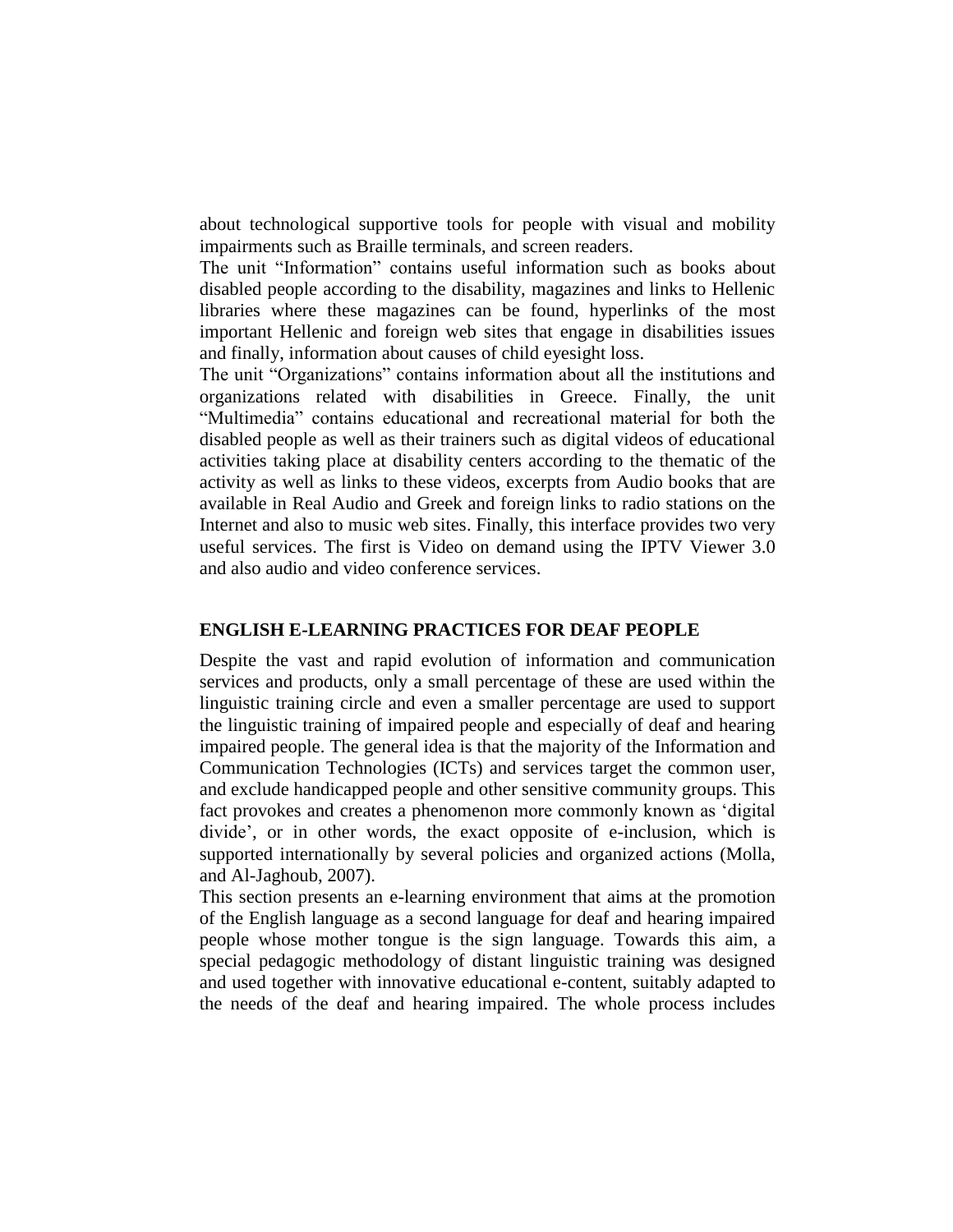audits and evaluation of the linguistic skills of the e-students. The educational e-content was designed to be divided into different levels according to the knowledge level of the students. The system has been designed to evaluate the student and set the pedagogic material at the corresponding level using an intelligent taxonomy system. Particular emphasis was given to the quality and innovation of the educational material where new animation and digital video technologies were extensively used (Tavangarian, Leypold, Nölting, Röser, and Voigt, 2004; Rosenberg, 2000; Drigas, and Koukianakis, 2006).

An important element of the task was the promotion of equality of the deaf and hearing impaired people through their participation in the European Community. Nowadays, the English Language as a second language constitutes an important asset in the professional field, for all individuals.

The Greek sign language (GSL) is a natural visual language used by the members of the Greek Deaf Community, which counts several thousands of native and non-native signers (Antzakas and Woll, 2002; Lampropoulou, 1992). There is also a large number of hearing non-native signers of GSL, mainly students of GSL and families of deaf people (Lampropoulou, 1992; Bellugi and Fischer, 1972). The recent increase of mainstreamed deaf students in education, as well as the population of deaf students scattered in other institutions, minor town units for the deaf and private tuition may well double the total number of secondary and potential Sign language users (Kyle and Woll, 1985; Efthimiou and Katsoyannou, 2001; Wilcox, 2003).

## **Project steps**

The projects' basic objective is to support the equality of access and the real participation in professional training for deaf people (Phipps, Sutherland and Seale, 2002). Moreover, the main aim is the promotion of the English language as a second language for the deaf and hearing impaired through distant linguistic training using innovative educational material (e-content) suitably adapted to their needs. The steps that were followed for the realization of the project were as follows:

- Design and development of an e-learning environment for the deaf and hearing impaired, adapted to their special needs through the use of sign language.
- Design and development of electronic informative and adaptive material (e-content) for the deaf and hearing impaired people on the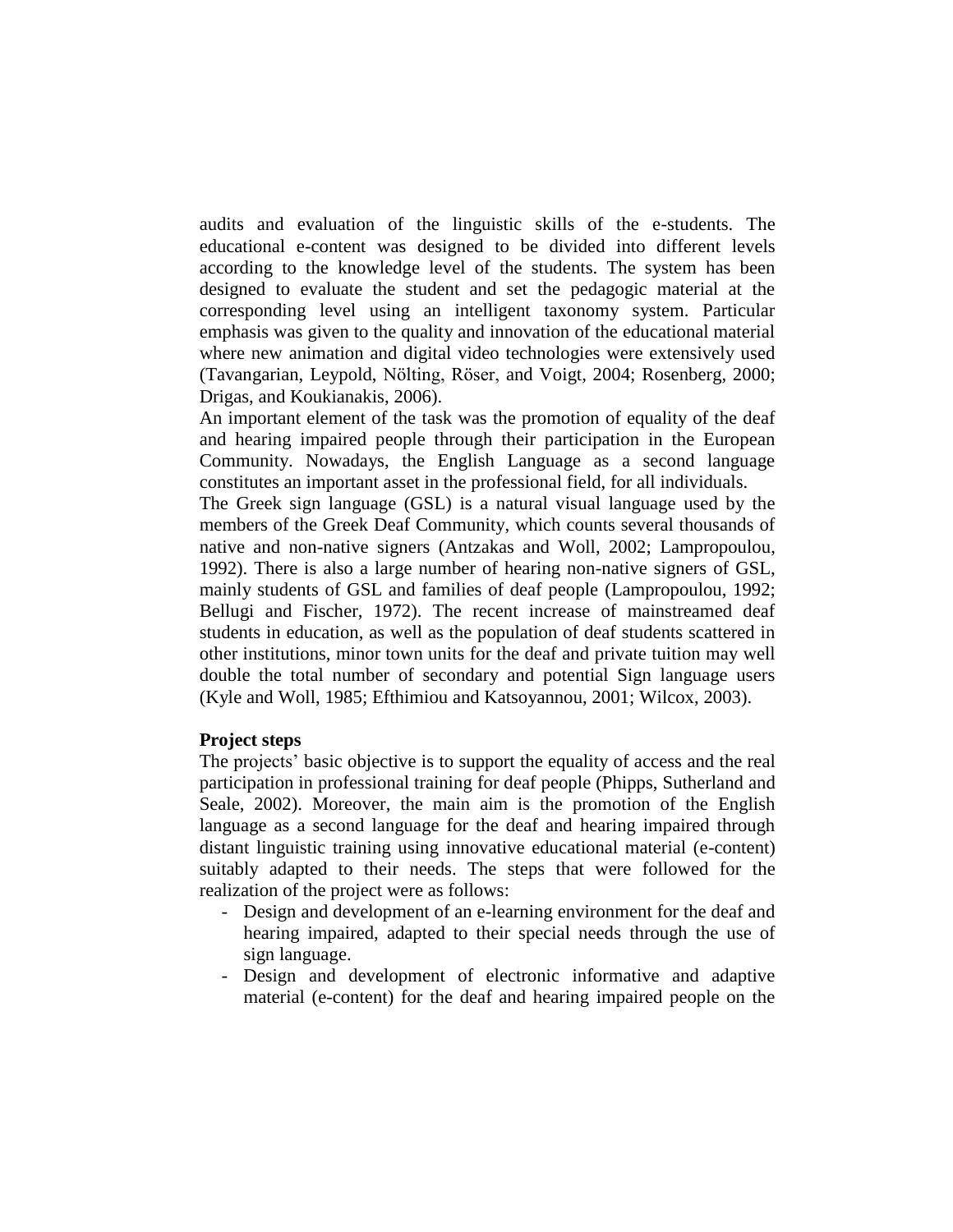Web. This informative material includes text and sign language videos (multimedia) and aims at the teaching of the English language.

- Design and use of innovative e-learning methods for linguistic training with self-paced learning. Processes of synchronous learning and collaborative methods of asynchronous self-paced learning were used (Moore, 1989; Moore and Kearsley, 1995; Naeve, Lytras, Nejdl, Harding and Balacheff, 2006; Lytras, 2007; Lytras and Sicilia, 2005).
- Design and operation of an application for lifelong and distance learning of the English language. In this application, all the aforementioned actions and developments were designed and coordinated so that the desired training outcome is available to the deaf community for implementation and evaluation that will lead to the final improvements of the central and the subsidiary design and developments.

## **The e-learning application**

The e-learning application has been designed using both asynchronous services for the delivery of the educational material as well as asynchronous services of communication and collaboration, in an effort to surpass the barriers that are related with the time and the place of training but also to satisfy the needs of deaf and hearing impaired students with a variety of possibilities of equipment and communication.

Moreover, the model of the visual classroom has been designed using video conference services through images, with the possibility of realization of cooperative real-time activities (whiteboard, application sharing, file sharing).

Apart from the designed visual classroom model, the model of supported self-paced learning is also in use. In addition, the educated person is simultaneously able to use the course and to intervene in the flow and its structure. In this designed model the strategy is learner centered.

The designed services that are provided by the e-learning environment are categorized into the following axes:

- Visual order: line of courses in real time with the possibility of interaction through the Internet.
- Self-instruction: access (search and recovery) to training and informative material for various cognitive and more general subjects that interest teachers.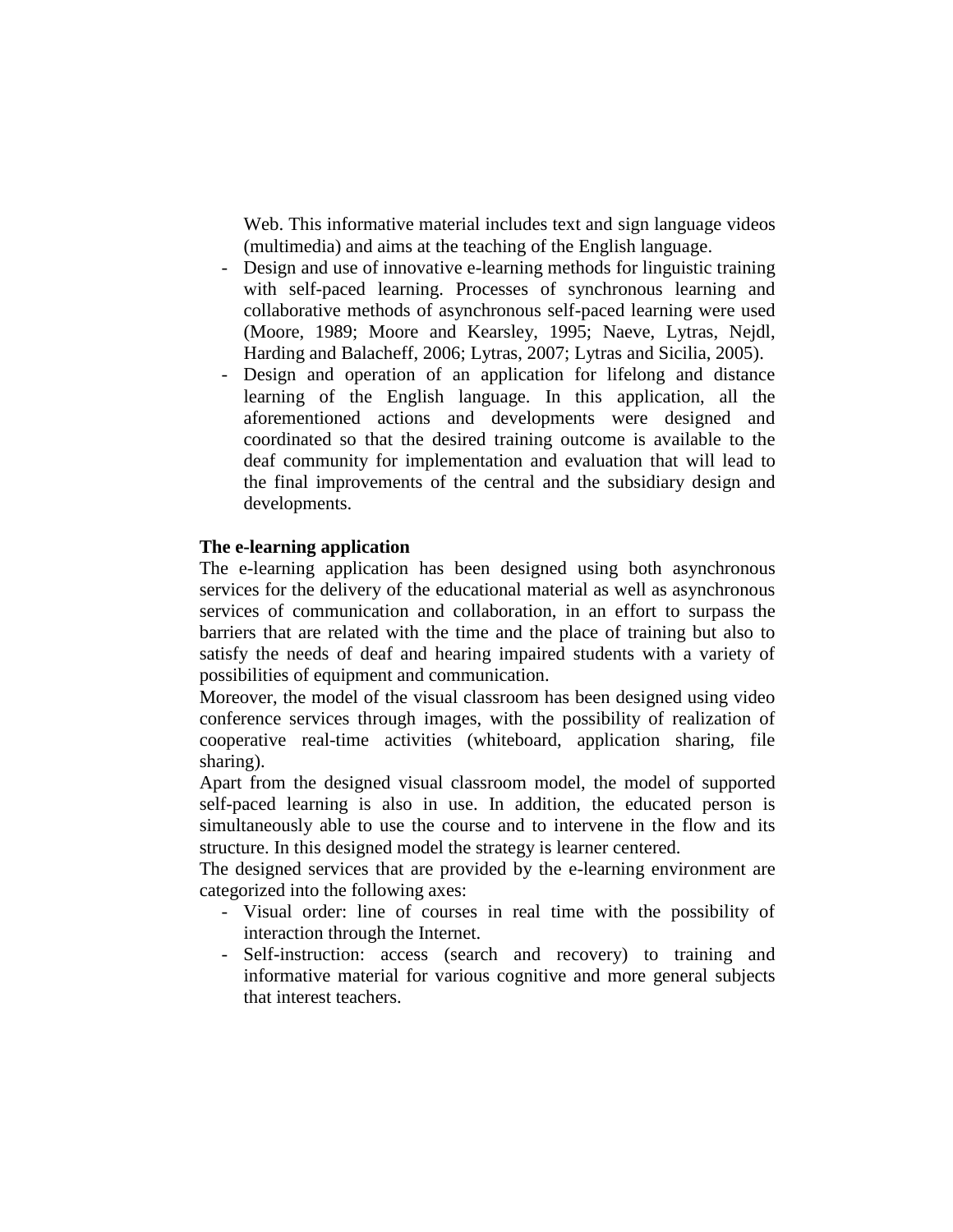- Collaborative learning: communication and attendance in thematic circles of discussions and development of collaborative activities;
- Files: the instructor can upload files to the server. Students do not have access to these files unless the instructor links them to another part of the site. A file can be text documents, sound files, spreadsheets etc.
- Grades: there is the capability of grading tests, quizzes and projects that students have undertaken.
- Questionnaire: the questionnaire module allows users to complete online feedback style forms using a variety of user input methods.
- Scorm/AICC: the Scorm activity allows the inclusion of a Scorm lesson within the e-learning environment. Scorm is a common system for putting together online learning experiences, and there are many packages that can export activities in Scorm format.
- Survey: instructors can add pre-built surveys to the class. These are typically used for online, distance learning courses.
- Wiki: instructors can add a Wiki to their class. A wiki is similar to a blog, the difference being that everyone can contribute, edit and comment so the content can be built very quickly.
- RSS Feeds: the e-learning platform supports outgoing RSS feeds. This option needs to be enabled by the administrator. Once enabled, RSS is available in the forum and glossary modules. RSS is a technology where visitors to a web site can choose to have the web site send new postings to an RSS aggregator. RSS allows a user to build a custom news service. When users subscribe to a RSS-enabled page, they will get new postings from forums and/or new entries in glossaries without having to visit the e-learning site every day.

## **The e-content**

The purpose of the discussed e-learning environment could be summarized as teaching - tutoring deaf students in order to meet the ESOL level 1 and level 2 standards (developed by the Department for Education and Skills (DfES) and the Basic Skills Agency (BSA)). Each of these two levels consists of the same five sections. Their semantic differential is located on the language skills acquisition each level defines as necessary - appropriate. An abstract e-learning schema of the final system is the following: The learning process consists of three stages. Each individual deaf student must successfully complete each stage in order to proceed to the next. Also, a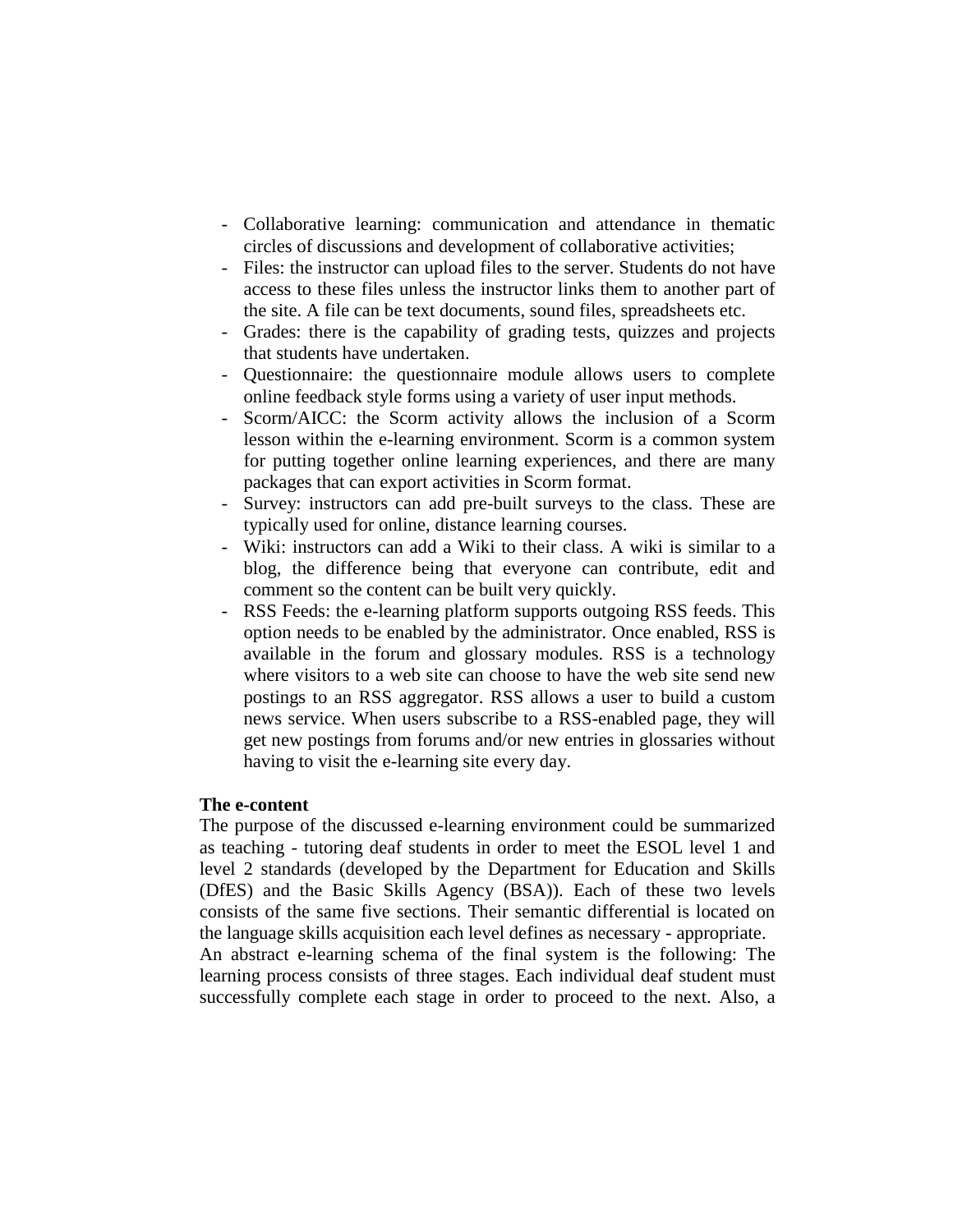fundamental assumption is that there exists a logical/obvious priority list containing all sections in a certain ascending order.

The section priority list begins with the letter recognition and alphabetical order, then follows the spelling and vocabulary, before the grammar and sentence structure. The section priority list ends with the reading and finally, with the writing. The e-learning process is presented in length next together with the analysis of some key issues.

The e-learning process begins with the acquisition of the necessary language skills for each individual section. Per section questions or questionnaires are interchanged with corresponding instruction/lesson sessions. This process ends only after the deaf student completes all sections successfully. If an accurate assessment (according to statistical thresholds) of the student"s language level cannot be reached, more questions are employed.

The e-learning process continues with the acquisition of language skills relevant to each section and to the section(s) lying above it. The deaf student is provided with questions relevant to a certain section and simultaneously relevant to all the corresponding prerequisite sections (of the section under consideration). Two issues are of vital importance; answers could be simultaneously right according to some sections and wrong according to others and also the part of an answer relating to a specific section could be partially right. Moreover, the question itself exhibits a different degree of relevance/weight with respect to each individual section. Finally, the elearning process concludes with the overall verification - evaluation of the student"s exact language level. Questions at this stage are more complex, combining various arbitrary sections, which are chosen randomly instead of being selected in some formal way.

## **E-LEARNING PRACTICES FOR ICT'S AND DEAF PEOPLE**

Individuals with hearing disabilities are exposed either as persons, or as organized communities in communicational problems, which can be reduced or enhanced due to the brainstorming of information (Kersting, 1997). Due to their impairment the deaf cannot manage the communication mediums in their whole, resulting to their social relegation, because knowledge and access to information is very important nowadays for the social-economical status of each person (Akach and Woodford, 2000).

The Internet and its services reduce substantially the differences between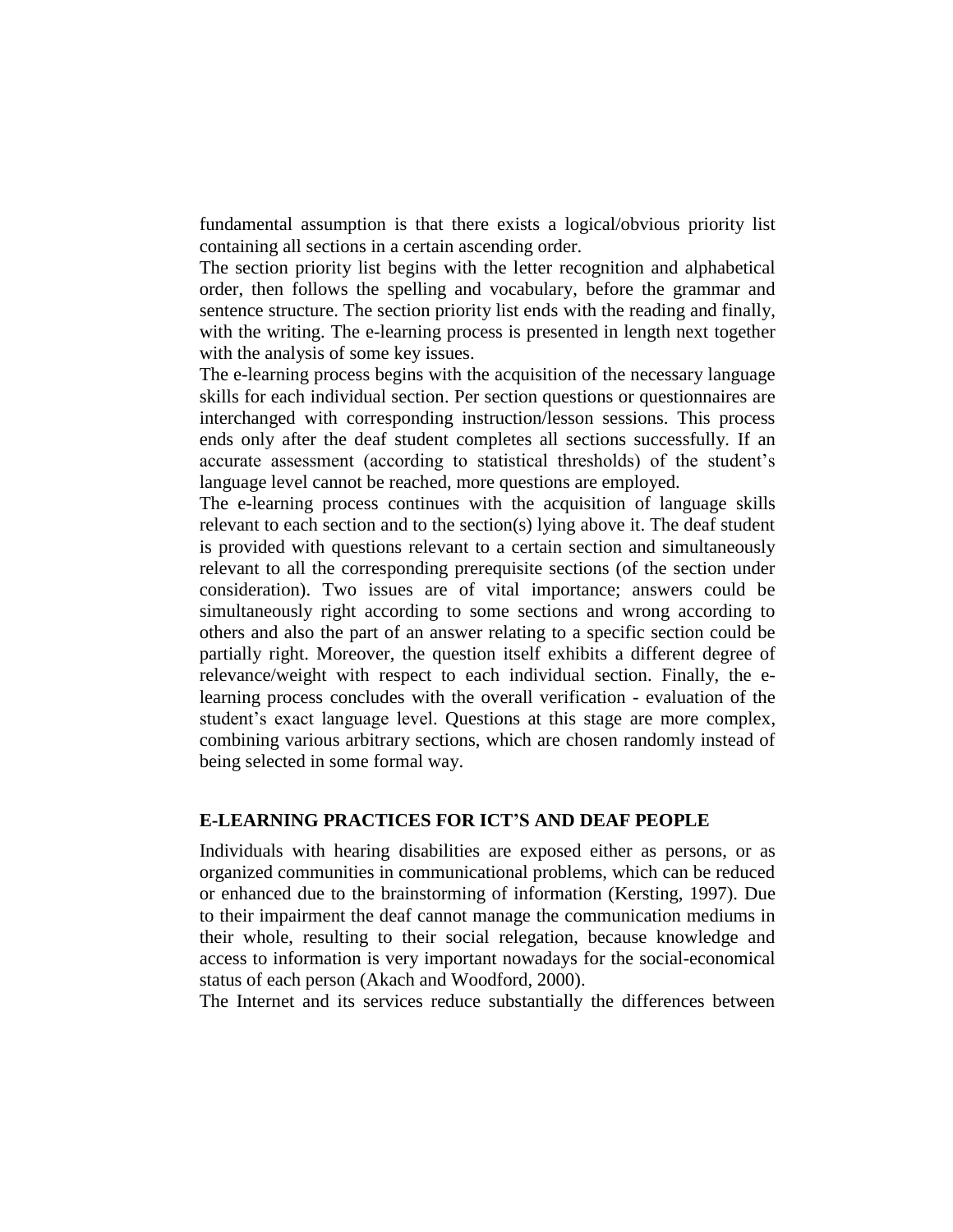hearing people and hard of hearing people, because in this case, information is primarily offered visually and less sonically. A hard of hearing person can have access to information of the same depth and plurality as a hearing person. (Sanger, 2006).

The kind of information offered through the Internet, spreads from text, to image, to audio documents and complex video. The information offered is available in different media presentation forms, as a result of the technological convergence between the content of older communicational mediums (text, image, audio, and video). For the people with hearing impairment that is the step for complete access to the Information Society (Bozinis and Iakovou, 2005; Caldow, 2004).

Numerous websites have appeared lately, which are managed by people with hearing impairment. These websites concern deaf people and their environment, and their content varies, including discussions, press reports, links, social services, communication capabilities, instructions for TV shows with subtitles, researches and scientific papers. One of the most important features of the Internet is interactivity. In addition to the classic communication mediums, the user can participate in the information offering, its updating and its handling, so that the user emerges as a producer and as an information dealer.

The deaf constitute the primary target user group who need e-learning tools and educational material for the e-services and new technologies sector (Riley and Riley, 2003; Drigas, Vrettaros, Kouremenos and Stavrou, 2004; Lytras, 2007; Lytras and Sicilia, 2005). Till very recently e-learning systems were unavailable to students with hearing impairment. However, the userfriendly multimedia-based, communication and information services of the Internet can be used as a standard electronic platform to support primarily the main procedures of distance, lifelong and continuous training for the deaf (Drigas, Vrettaros and Kouremenos, 2004; Bose, 2004). The communication and information services are adjusted to their special needs through the use of Sign language, and this is a certain method towards the general improvement of the educational and training services provided for the deaf people (Hughes, Hudgins and MacDougall, 2004; Henderson, Grinter and Starner, 2005).

The main objective is to support the equal rights of deaf people for their access and real participation in the professional training (Drigas, Vrettaros, Kouremenos and Stavrou, 2004). The final aim is the creation of a passage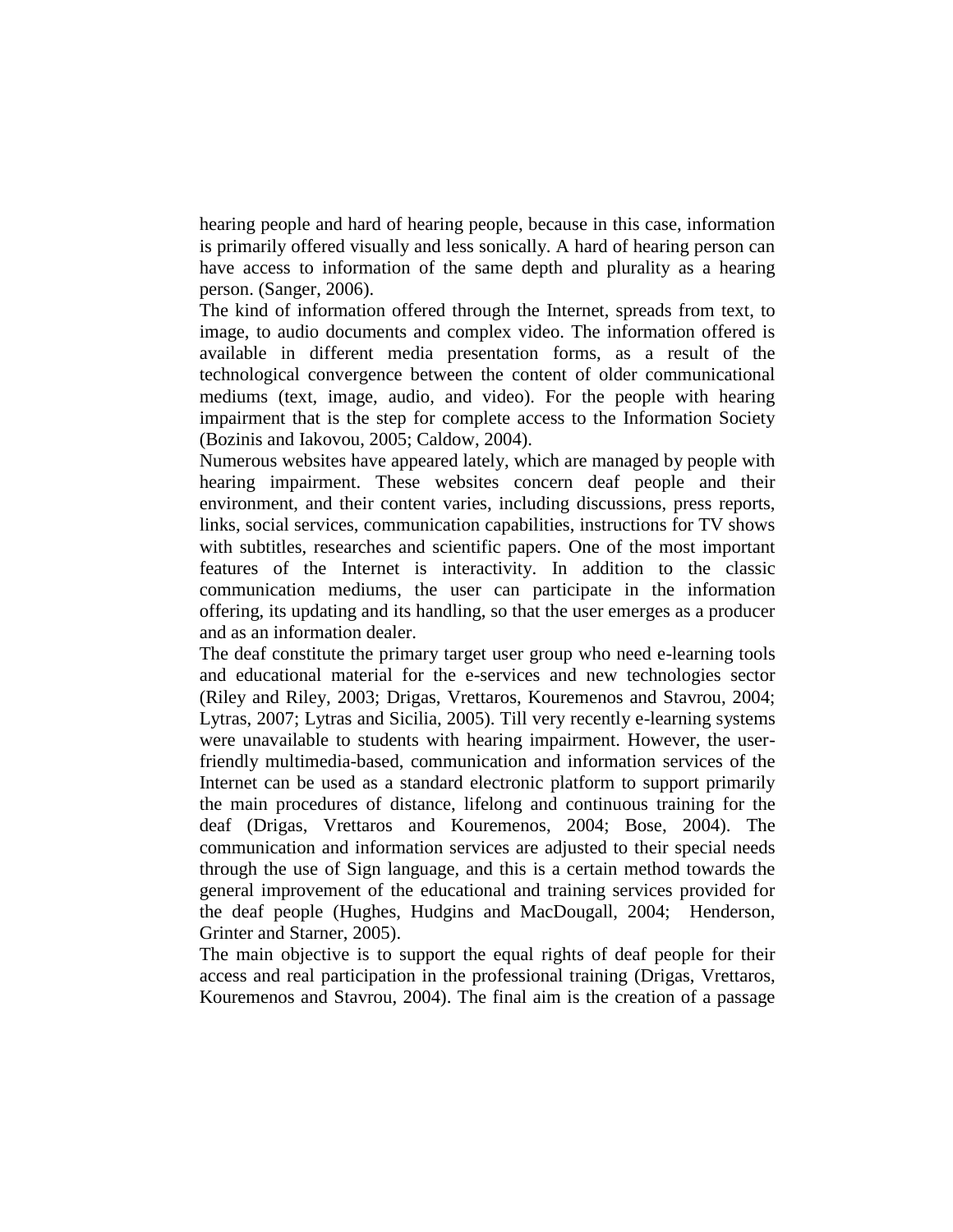for these individuals into the new professional fields via their training with specialized knowledge and skills in the use of the continuously developing e-services. Specifically, this knowledge and experience will constitute a supply for their lifelong training and education. An important blossoming in the work market has been observed in e-services and new places of work are continuously created.

The main research question that was aimed to be clarified though the present research, based on an empirical approach, was how people with deaf impairment can or are willing to manage concepts and capabilities through the Internet, such as e-learning, e-commerce and e-government (Lytras, 2007). Additionally, the relationship between deaf people and the computer is explored, as well as the motives and the character of this relationship.

#### **Assumptions and research questions**

The assumptions that are examined refer to centric theoretic concepts, such as integration, information, Internet use and its extensions (communication). Hence, the following assumptions were structured accompanied by their reasoning, which were set under examination through the use of a questionnaire.

- 1. Deaf people have sufficiently gained skills for the use of the computer and the Internet.
- 2. Deaf people don"t have the lingual skills for using the capabilities offered through the Internet.
- 3. Deaf people can be informed through the Internet about various subjects.
- 4. Deaf people with access to the Internet mostly use it as an information source.
- 5. Sign Language consists the most suitable way for facilitating deaf people with the use of the Internet
- 6. Deaf people have minimum knowledge of the capabilities and applications of e-learning, e-commerce and e-government
- 7. Deaf people show special interest in future training on the applications of e-learning, e-commerce and e-government
- 8. Deaf people believe that the use of new technologies is highly important for their professional integration and improvement.

## **Methodological Approach**

The online questionnaire was filled in by a representative sample of 53 deaf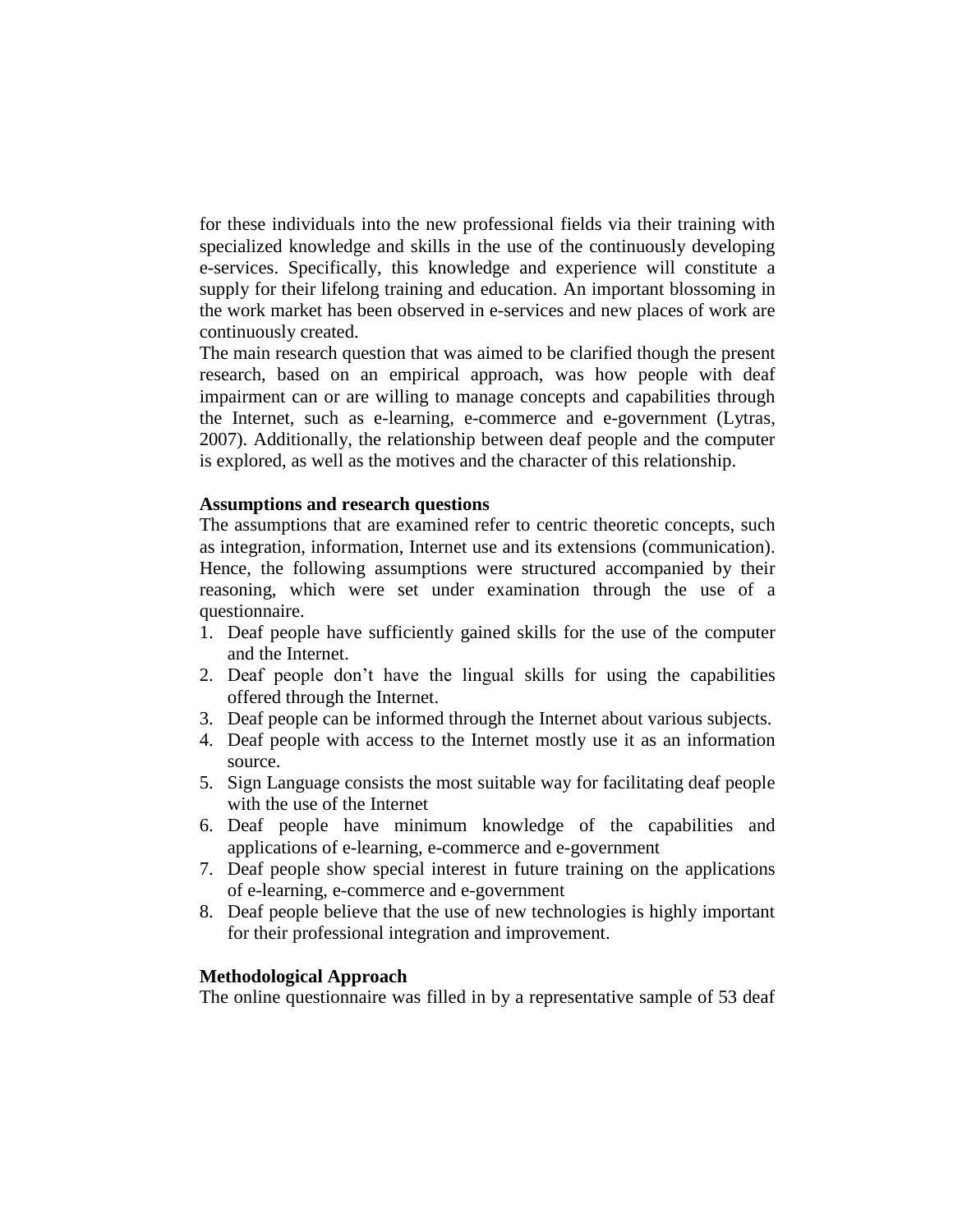people anonymously, who are members of two of the largest deaf organizations in Athens as well as Internet users. It was highlighted that the questions concern only deaf people and not hard of hearing people, in order to define the respondent group from the beginning. For the examination of the assumptions and the research questions, the written questionnaire method was designated, which is considered more appropriate for the recording of attitudes and opinions of people. The questionnaire is a well structured tool of empirical social research, which consists of close and open ended questions. The questionnaire was presented and filled in at an Internet website and could alternatively be sent by email. The method of the online questionnaire was chosen based on the purposes of the research approach, which is related with the use of the Internet and therefore was directly referred to the target group (deaf users of the Internet).

The advantages of the online survey have to do on the one hand, with the low cost and on the other, with the capability of directly processing the research data. A disadvantage is the fact that the deaf people consist only a minor percentage of the Greek population, from which comparably only a small part has access to Internet services.

From a database comprising fifty questions, fourteen simple questions, which were considered appropriate, were chosen in collaboration with a group of experts as far as their lingual structure and their notional content were concerned. In two successive pilot applications on deaf people with similar psychometric elements with the population we are concerned with, improvements were made on certain questions depending on their difficulty and understanding level.

An online panel site tool was developed, which consists of a simple series of modules in the application for online research for the conduction of the online survey. The data processing was simplified through the aforementioned online tool, because it comprised the largest part of this process. Moreover, with the help of the online tool, the initial data where enhanced in the SPSS statistic analysis program for further processing.

The younger deaf people of the sample (16-25 years old) took part in the online survey. This fact enforces the position, that the age is a variable of great importance regarding the relationship of the deaf people with the Internet. 56% of the sample has attended only a school for the deaf, but a large percentage of the sample has education of a higher level. The ascertainment that the largest percentage of the deaf people that took part in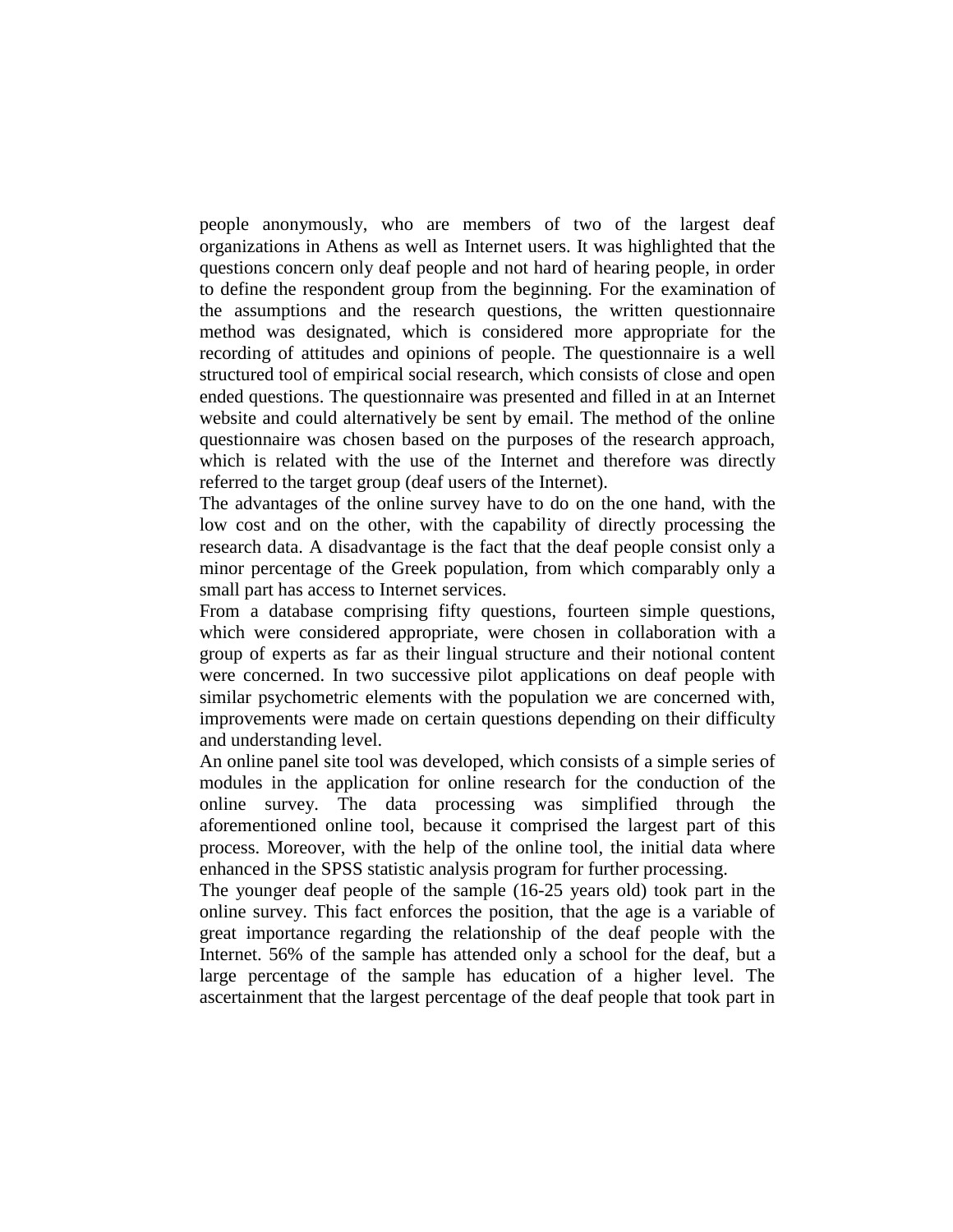the survey are unemployed, is explained, partly due to their young age, but is also a clear indication of the difficulties that the deaf people confront in order to gain access to employment.

## **Assumptions analysis and results**

The assumptions and research questions must sufficiently satisfy the problematical of the present research, which is the educational needs of the deaf people regarding the Internet and its applications.

- 1. Deaf people have sufficiently gained the skills for the use of the computer and the Internet, but in the case of extended and productive use of the Internet, they present medium to low ability.
- 2. Deaf people don"t have the lingual skills to use the offered Internet capabilities. A large percentage of the sample (34%) doesn"t speak foreign languages, a fact which is an obstacle for their relationship with the new technologies.
- 3. Deaf people can be informed through the Internet about various subjects. From the online survey it was deduced that deaf people use the Internet services typically. The observation that the Internet is chosen as a means for entertainment, probably means that the Internet is considered as more attractive compared with television or the written press, where there is no capability of subject presentation neither in the sign language nor with the use of multimedia.
- 4. Deaf people with access to the Internet mostly use it as an information source. The results from the survey enhance this assumption. Over 80% of the deaf people of the sample believe that they are more efficiently informed and that they communicate easier and faster with the use of the Internet.
- 5. Sign Language consists the most suitable way for facilitating deaf people with the use of the Internet. The results from the survey confirm that the combination of Sign Language and multimedia is a very important factor and one that will probably contribute to a more massive use of the Internet by deaf people.
- 6. Deaf people have minimum knowledge of the capabilities and the applications of e-learning, e-commerce and e-government. From the conducted survey, one can confirm that the difficulties that the people have accessing and using the Internet, are the main factors why deaf people can"t understand and therefore participate in e-learning, e-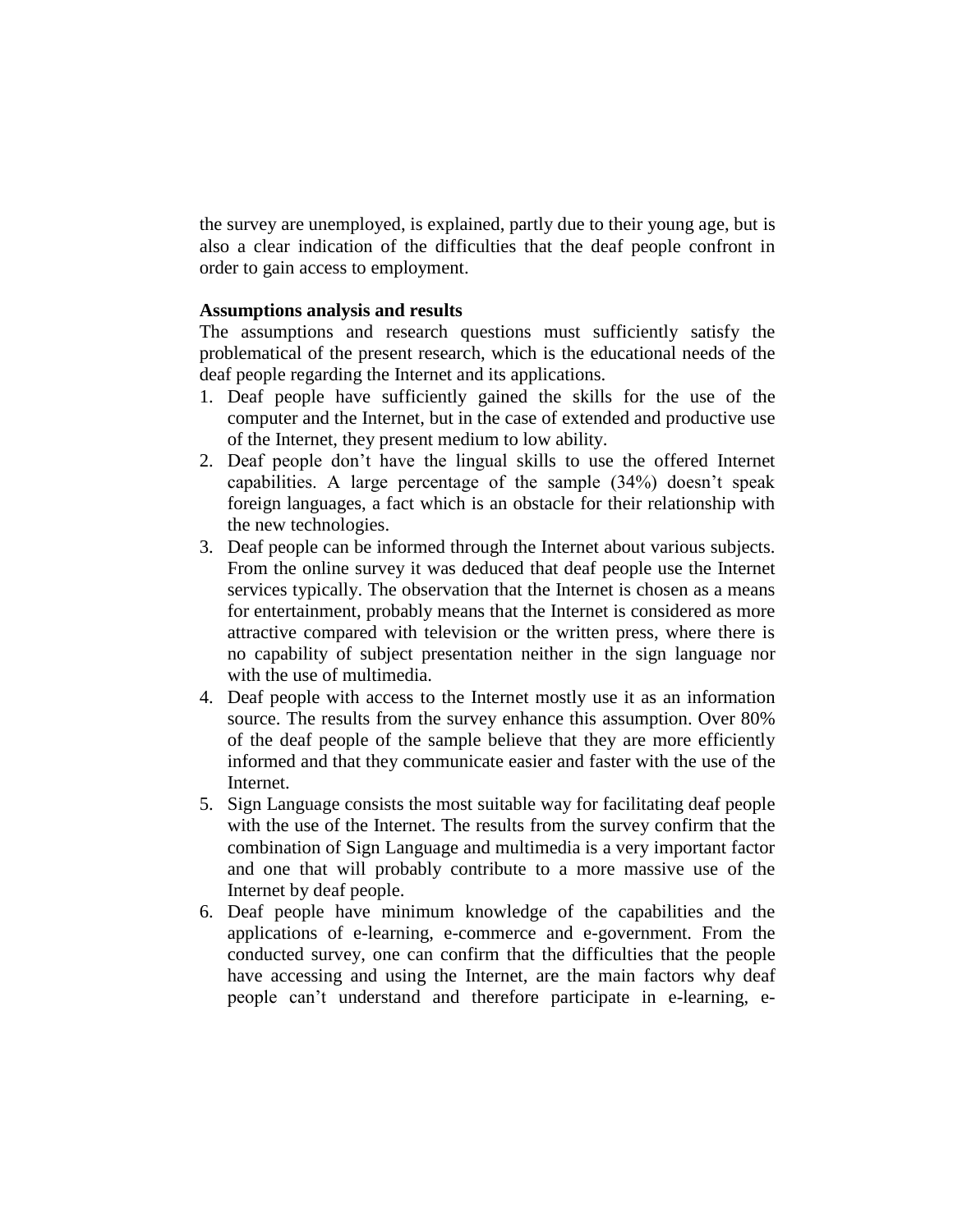commerce, or e-government activities.

- 7. Deaf people show special interest in future training on the applications of e-learning, e-commerce and e-government. Despite the fact that deaf people don"t have the knowledge or haven"t be trained in order to participate in e-learning, e-commerce or e-government activities, they are willing to be trained in the use of these technological capabilities and their applications in common economical, social and professional aspects.
- 8. Deaf people believe that the use of new technologies is highly important for their professional integration and improvement. Regarding the professional evolution of the deaf people that use the Internet, 70% of the sample believes that these technologies will help them efficiently.

The presented survey aimed to make clear the deaf people"s place in society regarding the use of the Internet and the new technologies and whether these new technologies can comprise a means for their integration in the social, economical and professional life.

Undoubtedly, the informing and communication of the deaf people has improved significantly with the use of the Internet. Better communication means greater participation in social life, because through the communication with other people, one can participate in social changes more easily. On the other hand, better informing means understanding and awareness of the surrounding air, ideas, values and the orientation of the society. The extensions and the applications of the Internet, which offer an open communicational frame of interaction, allow the deaf people"s clean contact with all the possible receivers, whether they are deaf or not, putting a definitive end to deaf people's social exclusion.

## **CONCLUSIONS**

The focus of this chapter was the visually and hearing impaired people with respect to education issues through e-learning applications and the relationship of deaf people with the Internet and the new technologies in Greece. Throughout the chapter, emphasis was given to the major importance that the Internet and ICTs play towards the e-inclusion of disabled people and their equal access to information, knowledge, education and employment. Of course, it must be mentioned that the whole approach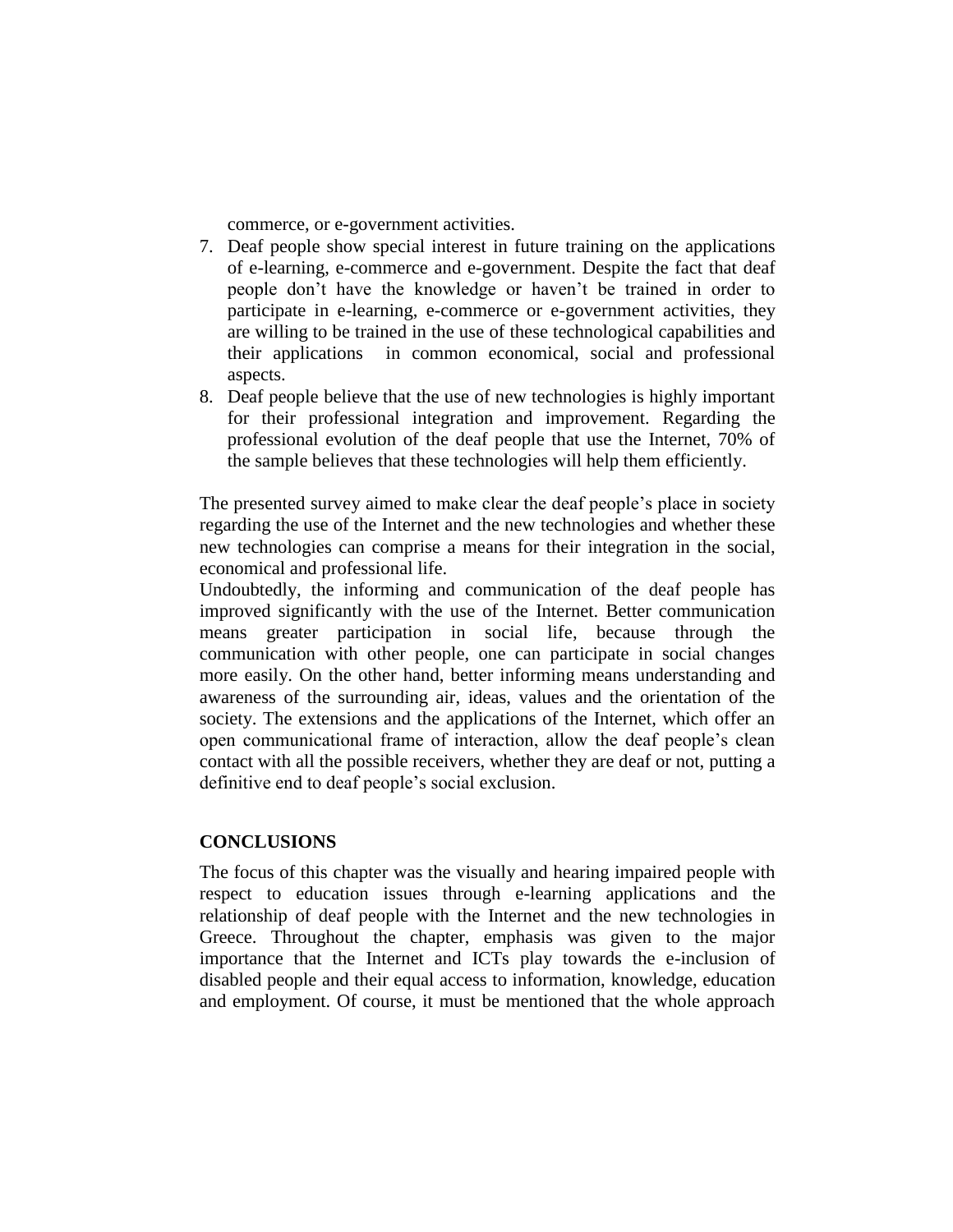towards the aforementioned applications was based on the fact that the ICTs constitute a very powerful tool towards the decrease of the problems that the disabled people face and that under no circumstances do they conceal them.

The first part of this chapter dealt with an e-learning environment for people with sight disabilities, which incorporated special assistive technology, adapted to their needs, in order to make navigation feasible for the visually impaired. The basic objective of this environment was to include and support the participation of the visually impaired in e-learning activities, which will contribute to their lifelong education and training and render them equal members of the so-called information society.

The second part of this chapter presented an e-learning environment for the teaching of the English language to deaf and hearing impaired people whose mother tongue is the Sign Language. Special pedagogical methods for distant lingual training were embedded in the e-environment together with high quality e-content in video format (sign language videos) for the deaf and hearing impaired. Lastly, assessment and evaluation methods and tests were used within the e-learning environment in order for the instructors to be able to monitor the skills of the hearing impaired students.

Finally, the third part of this chapter dealt with a study about the relationship of the deaf and hearing impaired with new technologies in Greece. The study was based on an online questionnaire, which was filled in by deaf people. The aim of this study was to fully understand the needs of the hearing impaired with respect to new technologies and how these can contribute to their e-inclusion and their lifelong training. The results of the study indicate that the Internet offers a lot of potential regarding the deaf and the hearing impaired and that deaf and hearing impaired people use and are willing to exploit the Internet further. This can be achieved provided that special environments covering their informative and communicative needs are developed with the use of multimedia tools (digital video) and their mother tongue (sign language). Through the Internet disabled people can interact with other people, they can access useful information, they can learn and most importantly, they can feel active members not only of the Internet world but of the society in general.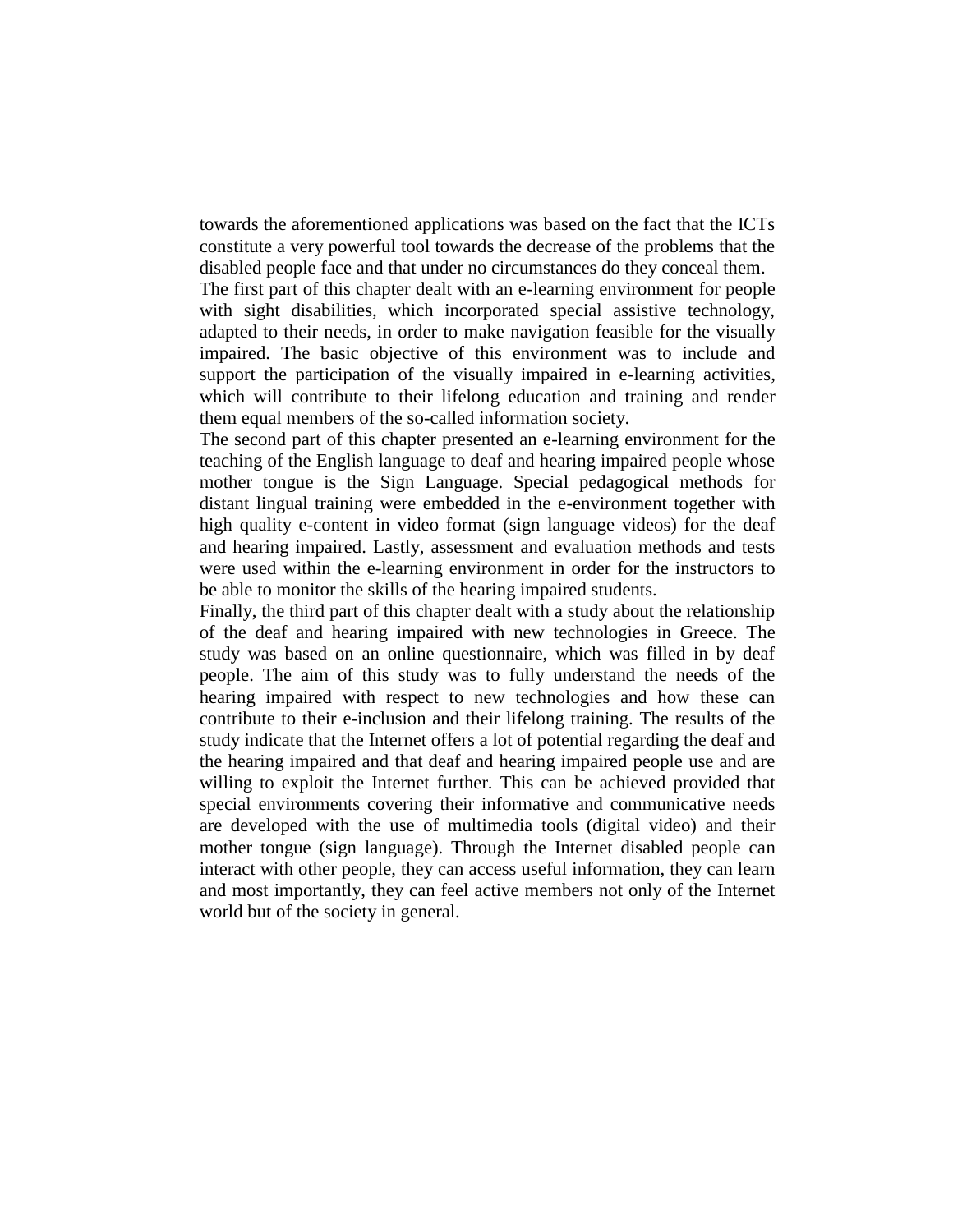#### **References**

Akach, P. & Woodford, D. (2000). Deafness: A Guide for Parents, Teachers and Community Workers. UNESCO.

Angehrn, N.T. & Balakrishnan, R. (2004). Integrating Context in E-learning Systems Design. Proceedings of the IEEE International Conference on Advanced Learning Technologies, 355-359.

Antzakas, K., & Woll, B. (2002). Head Movements and Negation in Greek Sign Language. Gesture and Sign Language in Human-Computer Interaction (Springer Lecture Notes In Computer Science). 2298(2002), 193-196.

Bellugi, U., & Fischer, S. (1972). A Comparison of Sign Language and Spoken Language. Cognition 1, 173-200.

Bose, R. (2004). Information Technologies for Education and Training in E-government. Proceedings of International Conference on Information Technology: Coding and Computing. 2, 203-207.

Bozinis, A.I. & Iakovou E. (2005). Electronic Democratic Governance: Problems, Challenges, and Best Practices. Journal of Information Technology Impact. 5(2), 73-80.

Caldow, J. (2004). E-democracy: Putting Down Global Roots, Institute for Electronic Government, IBM.

Colace, F., DeSanto, M. & Vento. M. (2003). Evaluating Online Learning Platforms: A Case Study. Proceedings of 36th Hawaii International Conference on System Sciences, IEEE Press.

Drigas, A.S. & Koukianakis L.G. (2004). A Modular Environment for E-learning and Epsychology Applications. WSEAS Transactions on Information Science and Application. 6(3), 2062-2067.

Drigas, A.S., & Koukianakis, L.G. (2006). An Open Distance Learning E-System to Support SMEs E-Enterprising. In Proceedings of the 5th WSEAS International Conference on Artificial Intelligence, Knowledge Engineering and Databases. 297-302.

Drigas, A.S., Koukianakis, L.G. & Papagerasimou, Y.P. (2006). A Web Based E-Learning and E-Psychology Modular Environment. International Conference on Next Generation Web Services Practices. 168-174.

Drigas, A.S., Vrettaros, J. & Kouremenos, D. (2004). Teleeducation and E-learning Services for Teaching English as a Second Language to Deaf People, whose First Language is the Sign Language. WSEAS Transactions on Information Science and Applications. 1(3), 834-842.

Drigas, A.S., Vrettaros, J., Kouremenos, D. & Stavrou, L. (2004). E-learning Environment for Deaf People in the E-commerce and New Technologies Sector. WSEAS Transactions on Information Science and Applications. 1(5), 1189-1196.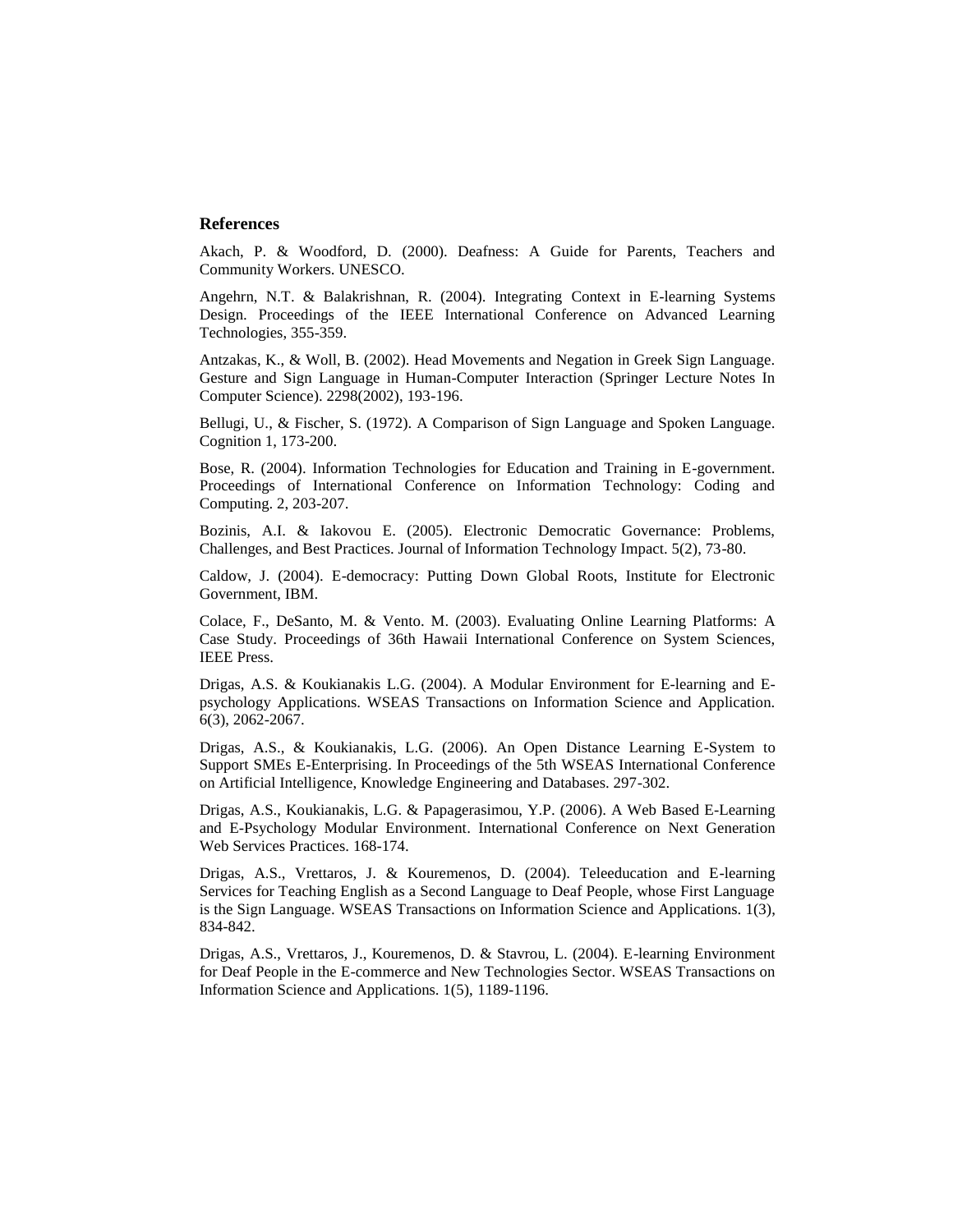Efthimiou, E., & Katsoyannou, M. (2001). Research Issues on GSL: A Study of Vocabulary and Lexicon Creation. Studies in Greek Linguistics. 2, 42-50.

Geoffroy, F., Aimeur E. & Gillet, D. (2002). A Virtual Assistant for Web-based Training in Engineering Education. Intelligent Tutoring Systems, Springer Lecture Notes in Computer Science, 2363(2002), 9-24.

Graf, S. & List, B. (2005). An Evaluation of Open Source E-learning Platforms Stressing Adaptation Issues. Fifth IEEE International Conference on Advanced Learning Technologies, 163-165.

Henderson, V., Grinter, R.E. & Starner, T. (2005). Electronic Communication by Deaf Teenagers. Technical Report, Georgia Institute of Technology.

Hughes, G., Hudgins, B. & MacDougall J. (2004). Remote Sign Language Interpretation Using the Internet. Proceedings of Second Annual Conference on Communication Networks and Services Research. 345-350.

Humar, I., Pustisek, M. & Bester, J. (2003). Developing Dynamic Educational Material with Integrated Mathematical Notation for Web-based E-learning System. 33rd ASEE/IEEE Frontiers in Education Conference, 1, T3F-19-T3F-24.

Kersting, S. (1997). Balancing Between Deaf and Hearing Worlds: Reflections of Mainstreamed College Students on Relationships and Social Interaction. Journal of Deaf Studies and Deaf Education, 2(4), 252-263.

King, N.J. (2003). Website Access for Customers with Disabilities: Can We Get There From Here?. UCLA Journal of Law and Technology, 6.

Kyle, J. G., & Woll, B. (1985). Sign Language: The Study of Deaf People and Their Language, Cambridge University Press.

Lampropoulou, V. (1992). Meeting the Needs of Deaf Children in Greece. A Systematic Approach. Journal of the British Association of the Teachers of the Deaf. 16(2), 33-34.

Lampropoulou, V. (1992). The Socioeconomic Status of Deaf People in Greece. Journal of the British Association of the Teachers of the Deaf. 16(4), 90-96.

Lytras, M.D. (2007). Teaching in the Knowledge Society: An Art of Passion. International Journal of Teaching and Case Studies. 1(1/2), 1-9.

Lytras, M.D. (2007). The Semantic Electronic Government: Knowledge Management for Citizen Relationship and New Assessment Scenarios. Electronic Government, an International Journal, 3(1), 5-17.

Lytras, M.D. & Sicilia, M.A. (2005). The Knowledge Society: A Manifesto for Knowledge and Learning. International Journal of Knowledge and Learning. 1(1/2), 1-11.

Molla, A. & Al-Jaghoub, S. (2007). Evaluating Digital Inclusion Projects: A Livelihood Approach. International Journal of Knowledge and Learning. 3(6), 592-611.

Moore, M.G. (1989). Three Types of Interaction. The American Journal of Distance